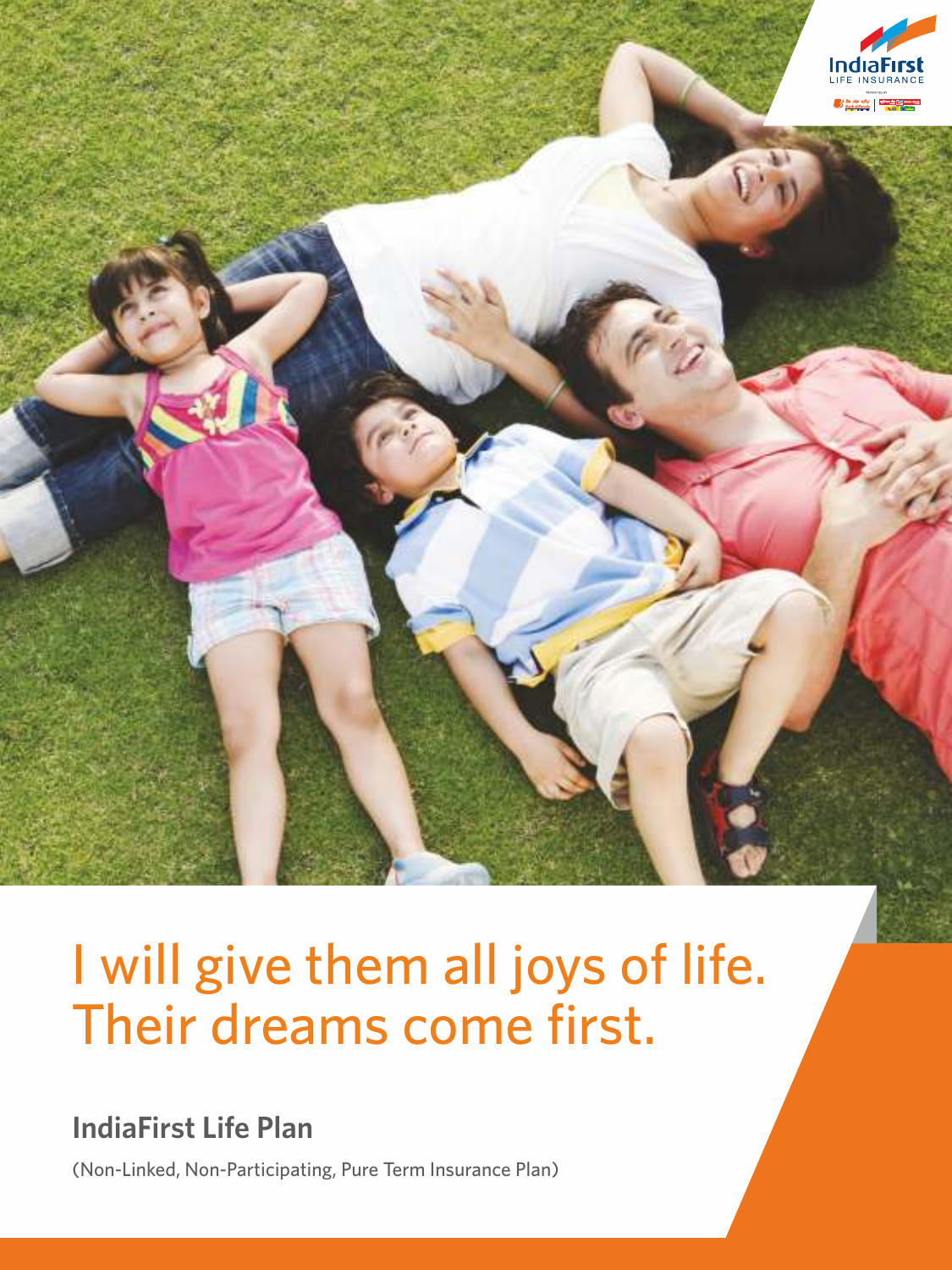## **Before You Start Reading**

#### Important Note

IndiaFirst Life Plan is referred to as the Plan throughout the brochure.

#### How Will This Brochure Help You?

This brochure gives you details of how the plan works throughout its lifetime. It's an important document to refer to.

### To Help Your Understanding

We've done our best to explain everything as simply as possible; however you're likely to come across some terms you're unfamiliar with. Where possible, we've explained these.

We have used plain language that's easy to understand and believe this brochure is a good place to start when considering an investment.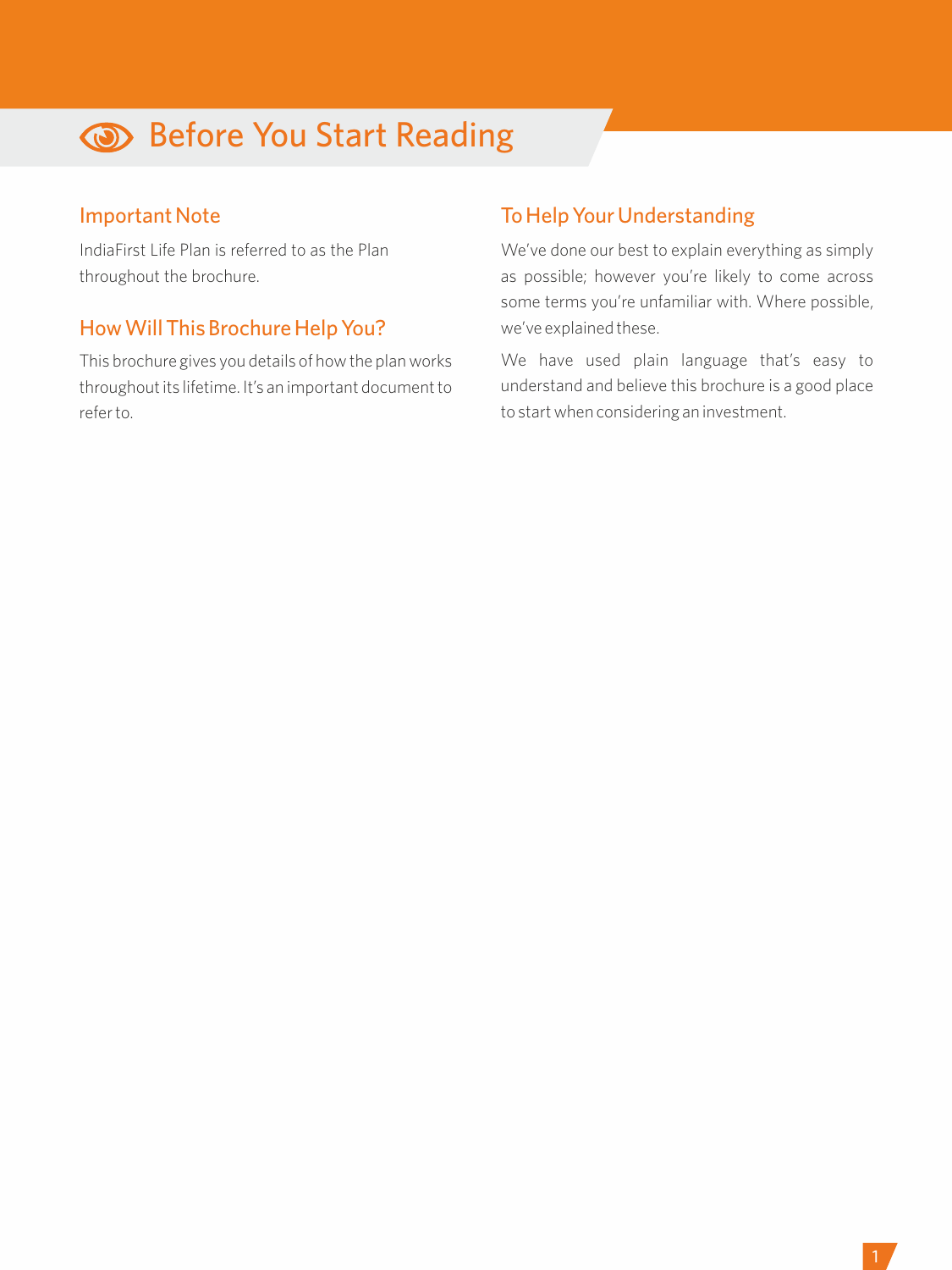#### Introduction

#### Your protection, our security…

You aspire, you prosper… but you also need to protect your family from any uncertainties of life. You need to ensure that no untoward event upsets the well being of your loved ones.

In this fast-paced world, we need to find the easiest and smartest way to meet our needs.

Our IndiaFirst Life Plan is a pure term insurance plan that ensures that your loved ones are taken care of, even in your absence.

#### Executive summary

#### Key features

- Enjoy the benefits of a life cover for a period of up to 40 years
- Enjoy high cover at affordable rates
- Your family is secured, as they get an assured lump sum benefit immediately, in case of untimely death of the life assured.
- You also stand to get tax\* benefits for the premiums you pay and benefits you receive as per applicable tax\* laws

#### 1. What is the IndiaFirst Life Plan?

IndiaFirst Life Plan is a pure protection plan which offers an insurance cover on your life. The plan secures your family members/ loved ones in case of life assured's demise.

#### 2. What is the term of the plan?

| Regular Premium | 5 to 40 years |
|-----------------|---------------|
| Single Premium  | 5 to 40 years |

#### 3. Who are the people involved in the plan?

This plan may include the 'Life Assured', the 'Policyholder', the 'Nominee(s)' and the 'Appointee'.

#### Who is a Life Assured'?

Life assured is the person, on whose life the plan depends. The plan ends and the benefit is paid out on the life assured's death.

Any Indian citizen can be the life assured, subject to -

| Minimum age at the<br>time of applying for the<br>plan | 18 years as on the last<br>birthday |
|--------------------------------------------------------|-------------------------------------|
| Maximum age at the<br>time of applying for the<br>plan | 60 years as on the last<br>birthday |
| Maximum age at end of<br>the plan term                 | 70 years as on the last<br>birthdav |

#### Who is a Policyholder?

A Policyholder is the person who holds the plan. The Policyholder may or may not be the life assured. A Policyholder must be at least 18 years old while applying for the plan. You can choose a nominee under than plan if you and the life assured are the same.

#### Who is a Nominee(s)?

A nominee(s) is the beneficiary under the plan who receives the death benefit in case of the life assured's demise. The nominee(s) is appointed by you, the policyholder. The nominee(s) can even be a minor (i.e. below 18 years of age).

#### Who is the Appointee?

An appointee is the person you can nominate at the time of buying the plan in case your nominee(s) is a minor. The appointee receives the benefits under the plan and holds the same till the nominee(s) attains 18 years of age.

#### 4. What are the premium paying modes available?

| Regular premium | Monthly (through ECS or<br>Direct Debit), six monthly<br>yearly |
|-----------------|-----------------------------------------------------------------|
| Single Premium  | Onetime payment only                                            |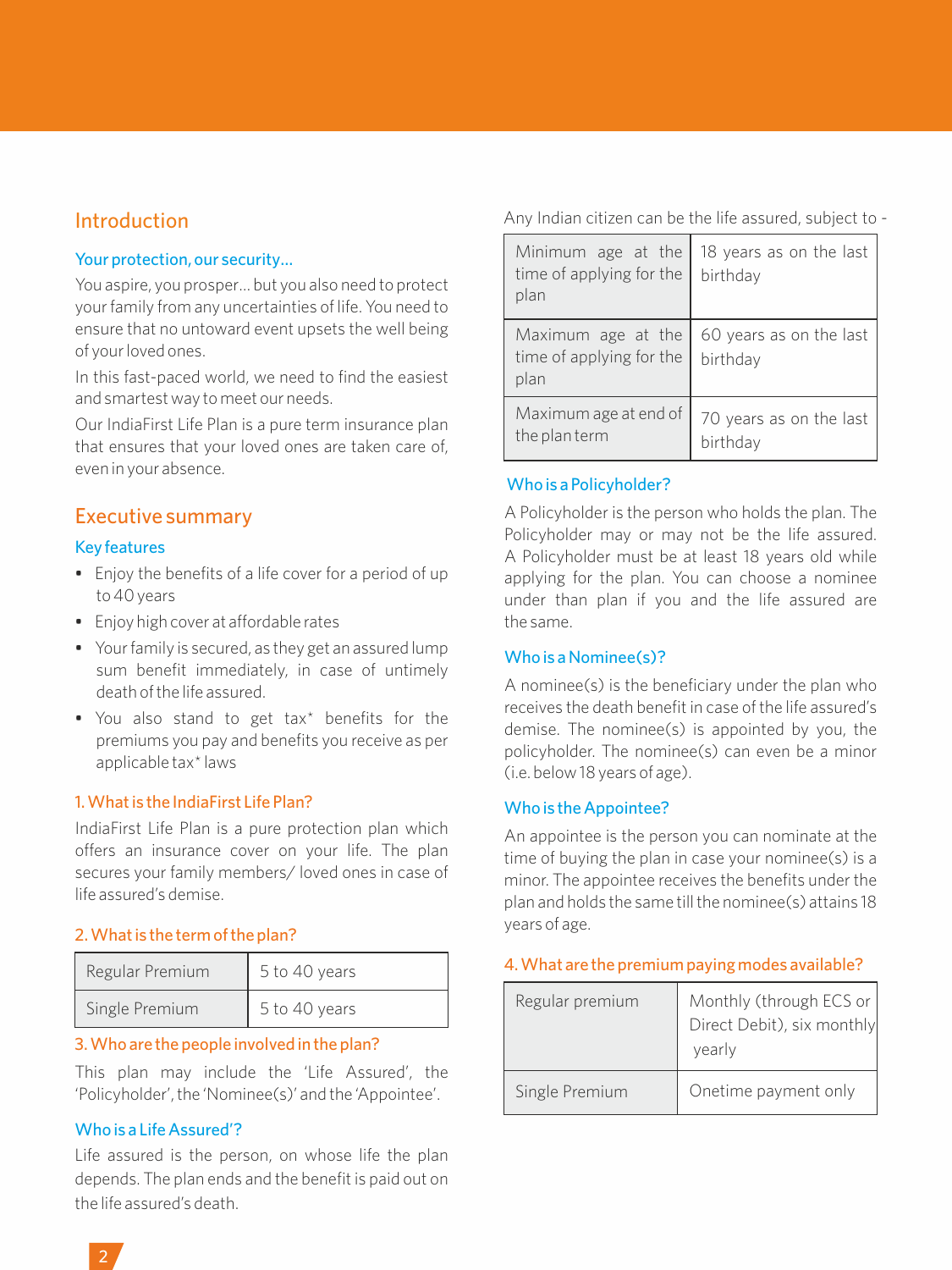#### 5. How much you need to pay?

Premium will depend on the life assured's age, the plan term and the sum assured.

| Premium Frequency | Minimum Premium<br>Amount ₹ |
|-------------------|-----------------------------|
| Monthly           | ₹100                        |
| Six monthly       | ₹500                        |
| Yearly            | ₹1,000                      |
| One Time Payment  | ₹5,000                      |

#### 6. What is the life cover under this plan?

The life cover is equal to the Sum Assured opted under the plan. However, you have the option to select your life cover as per your requirements.

| Minimum life cover / $\vert \bar{\mathbf{\tau}}$ 1,00,000<br>sum assured |  |
|--------------------------------------------------------------------------|--|
| Maximum life cover / ₹ 50,00,00,000<br>sum assured                       |  |

\*The life cover should be in multiples of  $\bar{\bar{\mathbf{z}}}$  1,000

#### 7. What is the benefit payable in case of the life assured's demise?

In the unfortunate event of the life assured's demise during the plan term, the nominee will receive a lump sum amount equal to the sum assured. Death Benefit payable to the nominee(s) will be more than 105% of all the premiums paid at any point of time.

#### 8. What do you receive at the end of the plan term?

There is no maturity or survival benefit payable under this plan. This is a non participating pure term insurance plan.

#### 9. Tax benefits under this plan

You also stand to get tax benefits on premiums paid and benefits received as per prevailing Income Tax Laws. These are subject to change from time to time as per the Government Tax laws. Please consult your tax consultant before investing.

#### 10. Your options if you miss paying premiums Is there a grace period for missed premiums?

We provide you a grace period of 30 days in case of six monthly or yearly premium mode and 15 days in case of monthly premium mode. This period starts from the due date of each premium payment. All your plan benefits continue during this grace period. In case of death during the grace period we will pay the

sum assured to the nominee/appointee/legal heir after deducting the due premium.

If you do not pay your premiums before the end of the grace period, your life cover ceases and your plan will lapse.

#### 11. What are your options to revive the plan?

You can revive your plan within a specified period of five years, if you have been unable to pay premiums due to constraints by –

- Simply paying the pending premium amount without any interest
- Begin the regular payment of premiums

#### Are there any constraints to revive your plan?

Yes. You can revive your plan as long as you do it within five years from the due date of the first unpaid premium but before the maturity date. The revival is subject to satisfactory medical and financial requirements raised by the Company, and board approved underwriting guidelines The medical cost, if any to be borne by you.

#### 12. Can you surrender your plan?

#### Yes. You have the flexibility to surrender your plan.

| Regular premium | No surrender value payable                                                                                                                                                                                                                          |
|-----------------|-----------------------------------------------------------------------------------------------------------------------------------------------------------------------------------------------------------------------------------------------------|
| Single premium  | Surrender value is payable<br>only if you surrender the plan<br>any time after the second plan<br>year and before the end of the<br>plan term. It is calculated as-<br>40% x Premium paid x<br>(Unexpired Term <sup>*</sup> / Total<br>Policy Term) |

\*Unexpired term will be calculated as on the date of lapse or,incasethecoveriscontinuing,thedateofsurrender.

#### 13. Can you cancel your plan?

Yes, you can cancel your plan if you disagree with any of the terms and conditions within the first 15 days (free look period) from receipt of your plan document. In case of Distance Marketing you have 30 days to decide the same. You can return the plan to us, while stating your specific objections.

We will return your premium as follows –

#### Premium paid

Less: i. Risk Premium for the period you were covered under the plan

ii. Charges towards medical examination, if any

iii. Stamp duty charges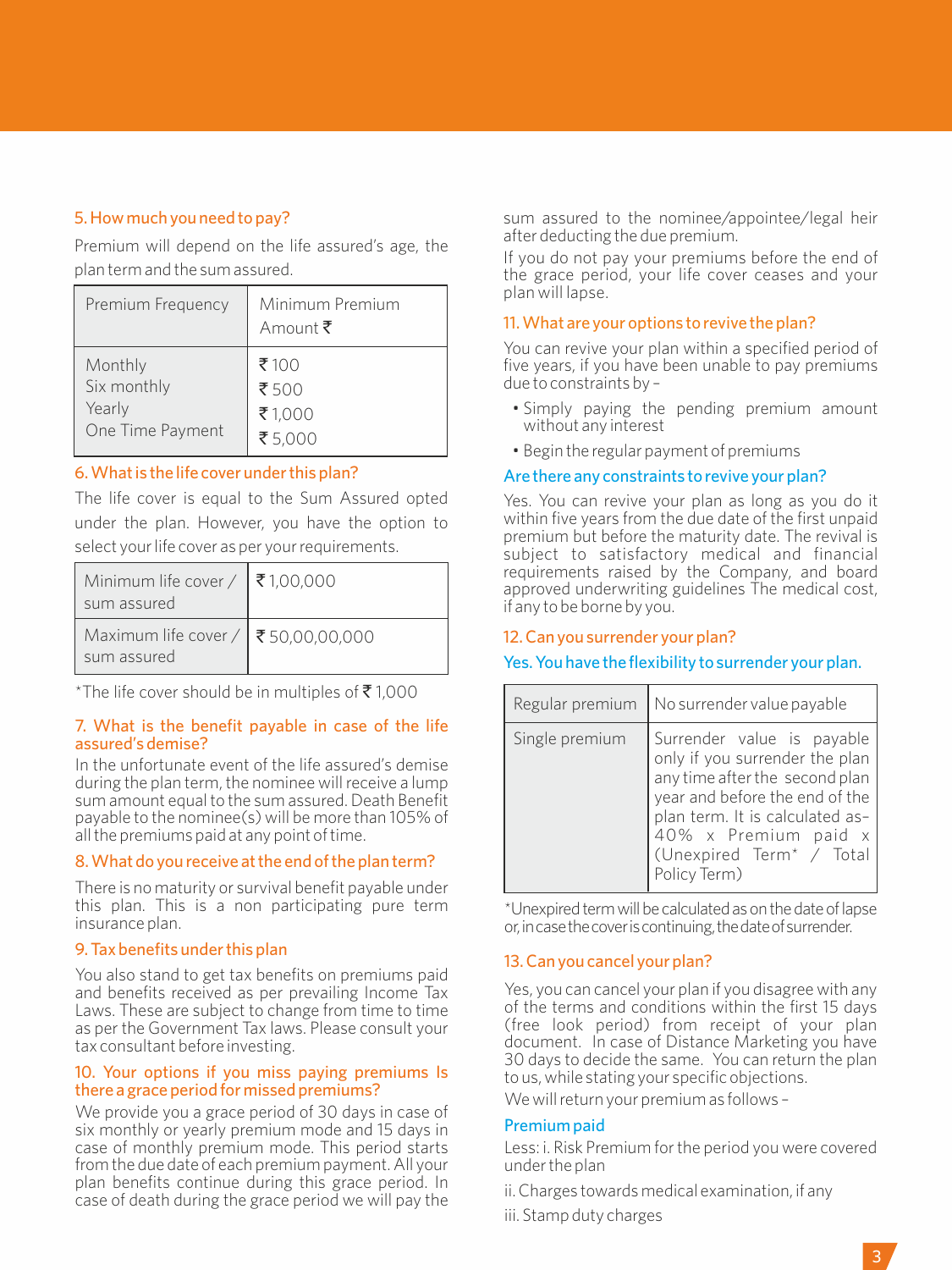#### 14. Do you get any loan benefits under your plan?

No. Loan is not available under this plan.

#### 15. What happens in case the life assured commits suicide?

In case of death due to suicide within 12 months from the date of commencement of risk under the policy or from the date of revival of the policy, as applicable, the nominee or beneficiary of the policyholder shall be entitled to at least 80% of the total premiums paid till the date of death or the surrender value available as on the date of death whichever is higher, provided the policy is in force.

#### 16. Nomination

Allowed as per the provisions of Section 39 of the Insurance Act, 1938 as amended from time to time. For more details on the nomination, please refer to our website www.indiafirstlife.com

#### 17. Assignment

Allowed as per the provisions of Section 38 of the Insurance Act, 1938 as amended from time to time. For more details on the assignment, please refer to our website www.indiafirstlife.com

#### 18. Prohibition of Rebate

As per provisions of Section 41 of the Insurance Act, 1938 as amended from time to time. No person shall allow or offer to allow, either directly or indirectly, as an inducement to any person to take or renew or continue an insurance in respect of any kind of risk relating to lives or property in India, any rebate of the whole or part of the commission payable or any rebate of the premium shown on the policy, nor shall any person taking out or renewing or continuing a policy accept any rebate, except such rebate as may be allowed in accordance with the published prospectus or tables of the insurer. Provided that acceptance by an insurance agent of commission in connection with a policy of life insurance taken out by himself on his own life shall not be deemed to be acceptance of a rebate of premium within the meaning of this sub-section if at the time of such acceptance the insurance agent satisfies the prescribed conditions establishing that he is a bonafide insurance agent employed by the insurer. Any person making default in complying with the provisions of this section shall be liable for a penalty which may extend to ten lakh rupees.For more details please refer to our website www.indiafirstlife.com

#### 19. What happens in case of submission of information which is false or incorrect?

Fraud/ Misstatement would be dealt with in accordance with provisions of Section 45 of the Insurance Act 1938, as amended from time to time.

Section 45 of the Insurance Act 1938, as amended from time to time states

- 1) No policy of life insurance shall be called in question on any ground whatsoever after the expiry of three years from the date of the policy, i.e., from the date of issuance of the policy or the date of commencement of risk or the date of revival of the policy or the date of the rider to the policy, whichever is later.
- 2) A policy of life insurance may be called in question at any time within three years from the date of issuance of the policy or the date of commencement of risk or the date of revival of the policy or the date of the rider to the policy, whichever is later, on the ground of fraud: Provided that the insurer shall have to communicate in writing to the insured or the legal representatives or nominees or assignees of the insured the grounds and materials on which such decision is based.
- 3) Notwithstanding anything contained in subsection (2), no insurer shall repudiate a life insurance policy on the ground of fraud if the insured can prove that the mis-statement of or suppression of a material fact was true to the best of his knowledge and belief or that there was no deliberate intention to suppress the fact or that such mis-statement of or suppression of a material fact are within the knowledge of the insurer: Provided that in case of fraud, the onus of disproving lies upon the beneficiaries, in case the policyholder is not alive.
- 4) A policy of life insurance may be called in question at any time within three years from the date of issuance of the policy or the date of commencement of risk or the date of revival of the policy or the date of the rider to the policy, whichever is later, on the ground that any statement of or suppression of a fact material to the expectancy of the life of the insured was incorrectly made in the proposal or other document on the basis of which the policy was issued or revived or rider issued: Provided that the insurer shall have to communicate in writing to the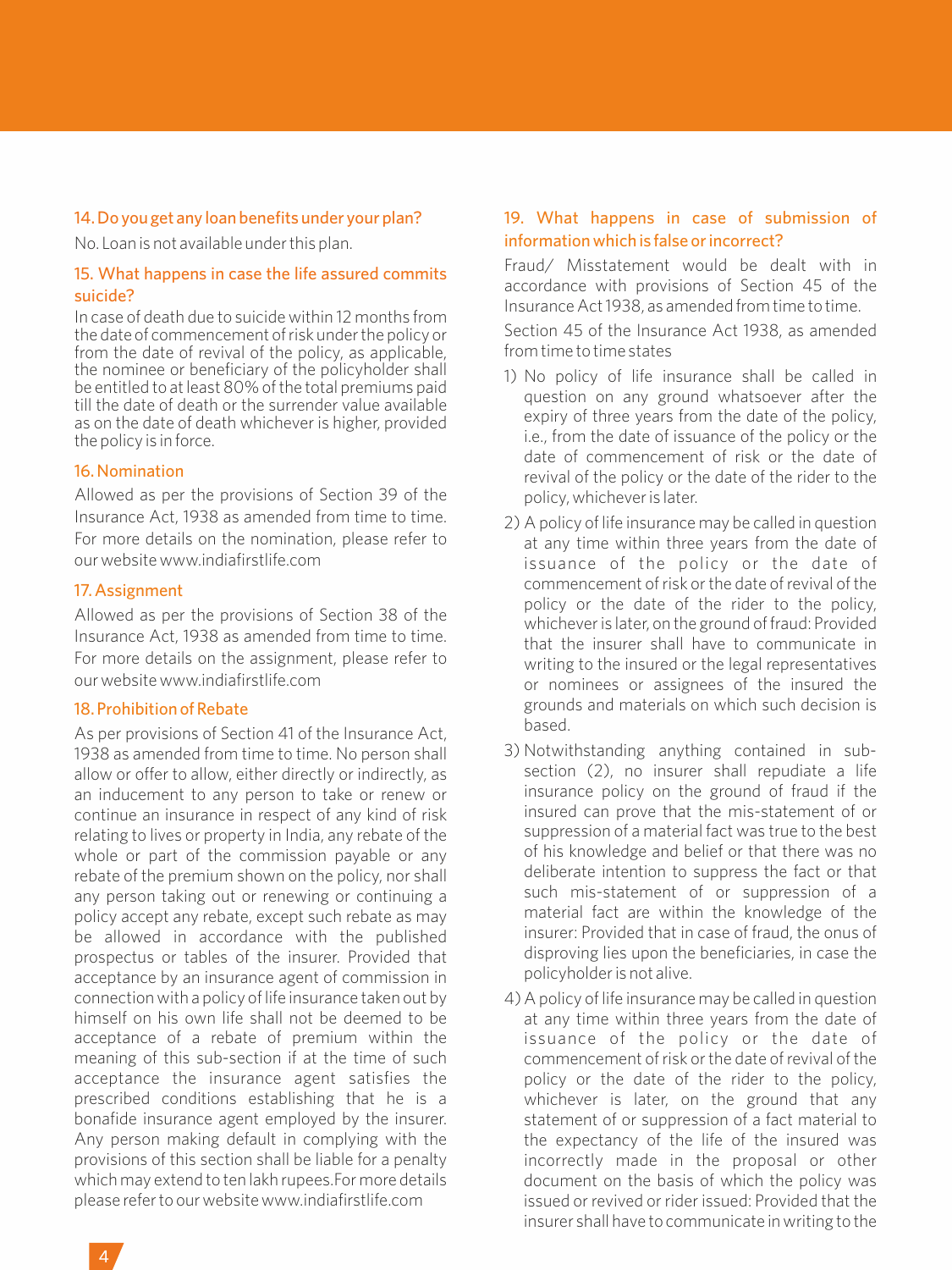insured or the legal representatives or nominees or assignees of the insured the grounds and materials on which such decision to repudiate the policy of life insurance is based: Provided further that in case of repudiation of the policy on the ground of misstatement or suppression of a material fact, and not on the ground of fraud, the premiums collected on the policy till the date of repudiation shall be paid to the insured or the legal representatives or nominees or assignees of the insured within a period of ninety days from the date of such repudiation.

5) Nothing in this section shall prevent the insurer from calling for proof of age at any time if he is entitled to do so, and no policy shall be deemed to be called in question merely because the terms of the policy are adjusted on subsequent proof that the age of the Life Insured was incorrectly stated in the proposal.

#### 20. About IndiaFirst Life Insurance

We've had Bank of Baroda, Andhra Bank (now, Union Bank of India) and Legal & General as our founding partners. After journeying with us through our years of growth, Legal & General sold its stake in Feb 2019 to Carmel Point Investments India Private Limited, a body corporate incorporated under the laws of Mauritius and owned by private equity funds managed by Warburg Pincus LLC. This is the first deal wherein a private equity fund has taken an interest in a life insurance company. Our shareholding pattern of the company now stands at: Bank of Baroda – 44.00%, Union Bank of India – 30.00%, and Carmel Point Investments India Private Limited – 26.00%.